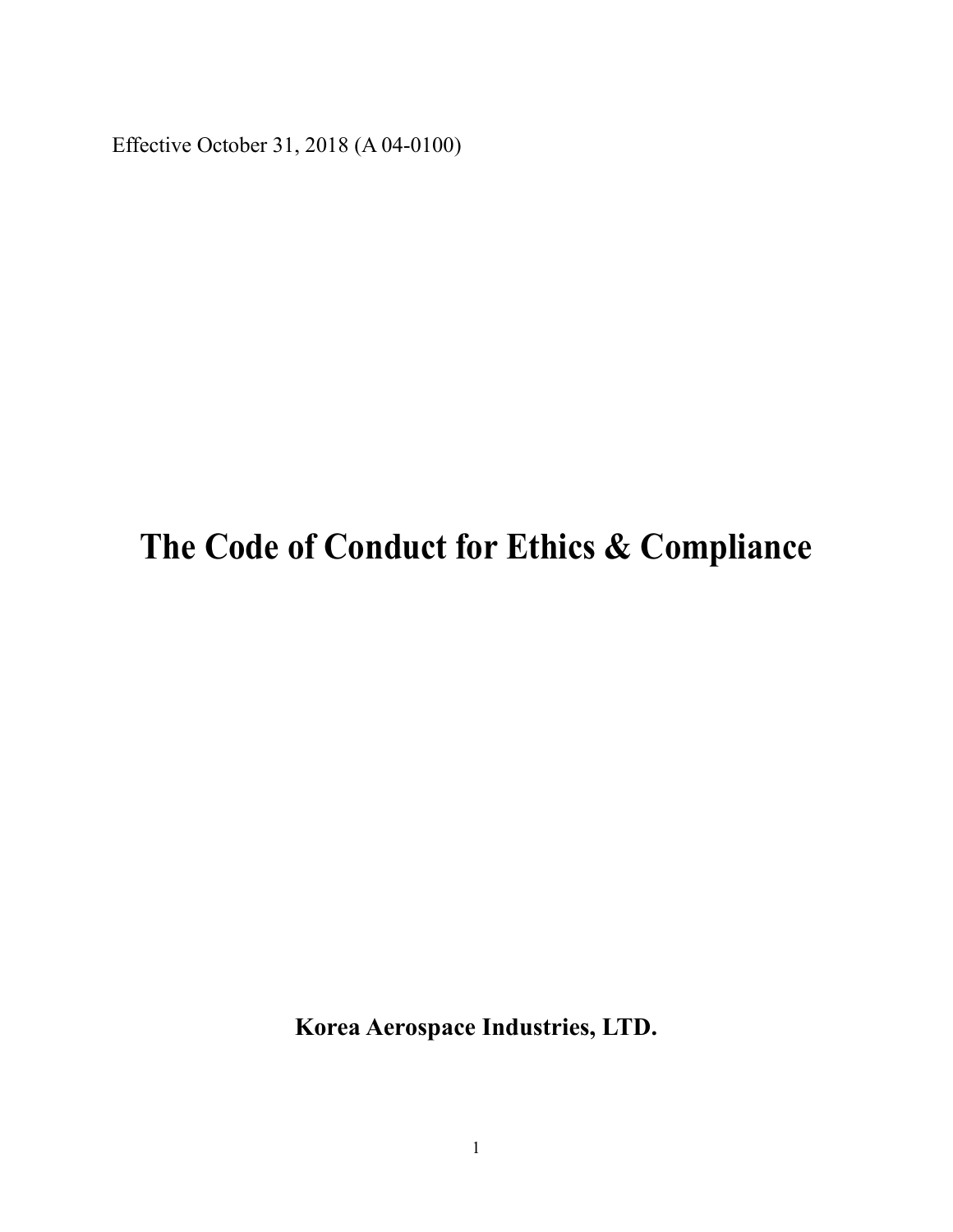## **Chapter 1 General Rules**

#### **Article 1.0 Purpose**

The following Code of Conduct for Ethics (COC) shall be followed by members of the Company in performing their duties on a basis that is required both internally and externally under the provisions of the Code of Ethics.

#### **Article 2.0 Application**

The scope of this Code shall apply to members of subsidiaries and affiliated companies, including members of the Company, and also to the trading lines.

#### **Article 3.0 Definitions of Terms**

The terms used in this Code are as follows:

3.1 Private interest means any of the following:

a) A relative within four cousins of himself and his or her spouse.

b) A member of an organization or organization in which he or she has served within two years.

c) A corporation or organization in which he or her family serves as a member or outside director of a trading vessel.

d) A corporation or organization in which he or his family owns more than a certain percentage of shares, shares, and capital.

e) In cases where specific person is preferred or discriminated due to other reasons such as regional bonds, blood ties, school ties, and religion.

3.2 Money and other goods mean any of the following items:

a) Property interests such as money, securities, real estate, goods, accommodation, membership, tickets, discounts, and invitations.

b) Convenience of hospitality, entertainment, transportation and accommodation of food, liquor, and golf.

c) Other types and intangible economic benefits such as debt relief, and employment offer and grant of interest.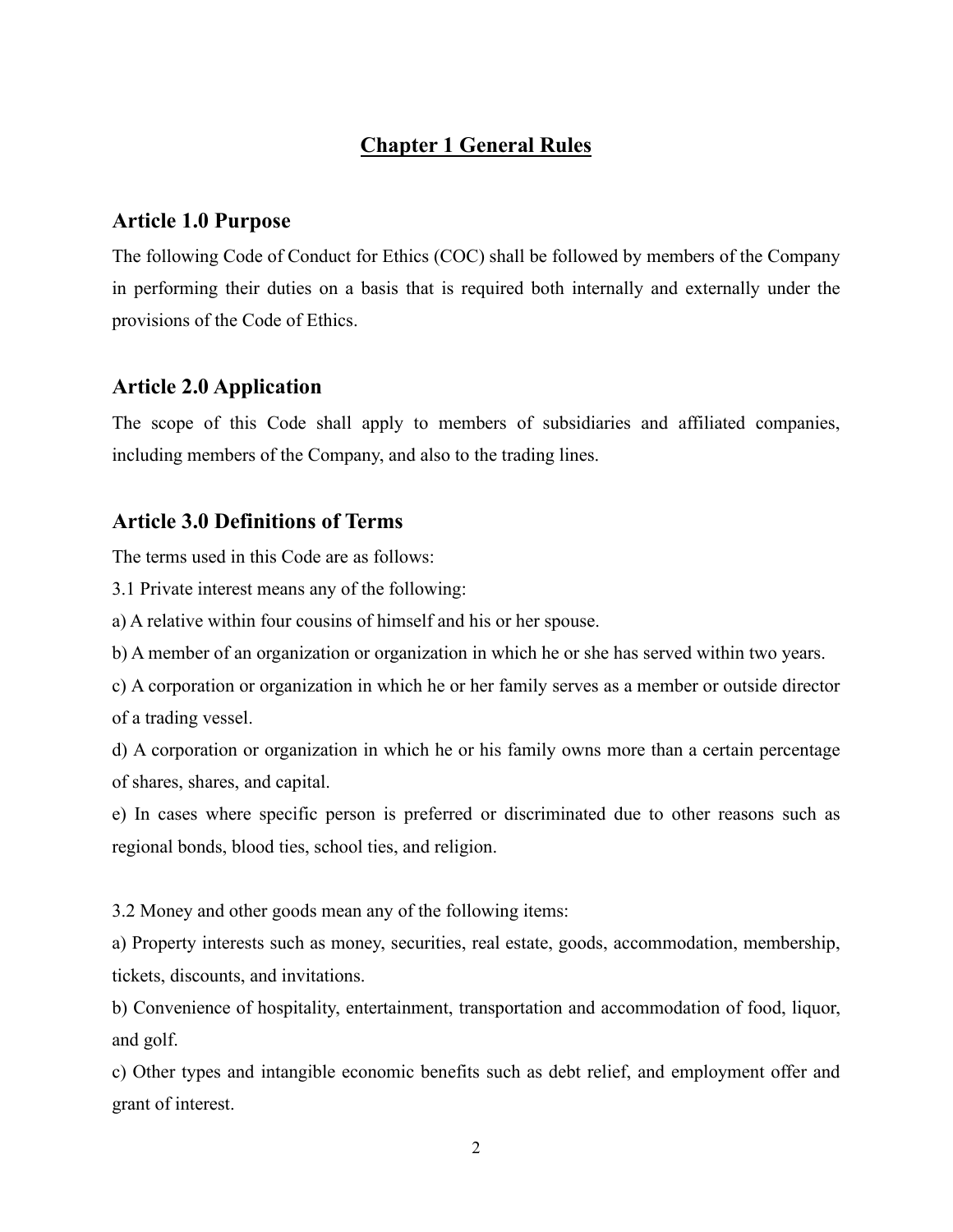d) A third party is an individual, corporation, or organization that has contractual relationships with the company, including customers, traders, agents, consultants, partners, and advisors.

## **Chapter 2 Sound Corporate Culture**

#### **Article 4.0 Working Attitude of Members**

Members shall comply with the following subsections to ensure maximum performance during working hours.

4.1 Compliance with laws and company regulations shall be made to ensure fair and transparent job performance.

4.2 In performing one's duties, one should not give preferential treatment or discriminate against a particular person on the grounds of regional bonds, school ties, religion, gender, and ethnicity.

4.3 Protect the Company's assets, save goods and do not damage them or use them for purposes other than business.

4.4 The job must be performed at the designated place of work and the manager must obtain prior approval if he or she leaves the place of work.

4.5 During office hours, people should not engage in activities such as computer games, gambling or personal business activities.

4.6. In order to carry out a complete design and inspection for the best products, use of defective parts, false data preparation, or forgery of supporting documents is prohibited.

4.7. The agenda should be shared in advance to reduce the meeting time and must comply with the start and end times. In addition, all present members to deliver results should actively participate and practice the results produced.

4.8. Arrive at the workplace before the start of the work and complete the preparation of the work. Clean up the surroundings after the end time and leave the office.

#### **Article 5.0 Dress code and Title**

5.1 The members shall maintain a uniform and designated dress code within the company as follows:

a) Avoid over-glamorous or revealing clothing, objectionable clothing, and dirty clothes.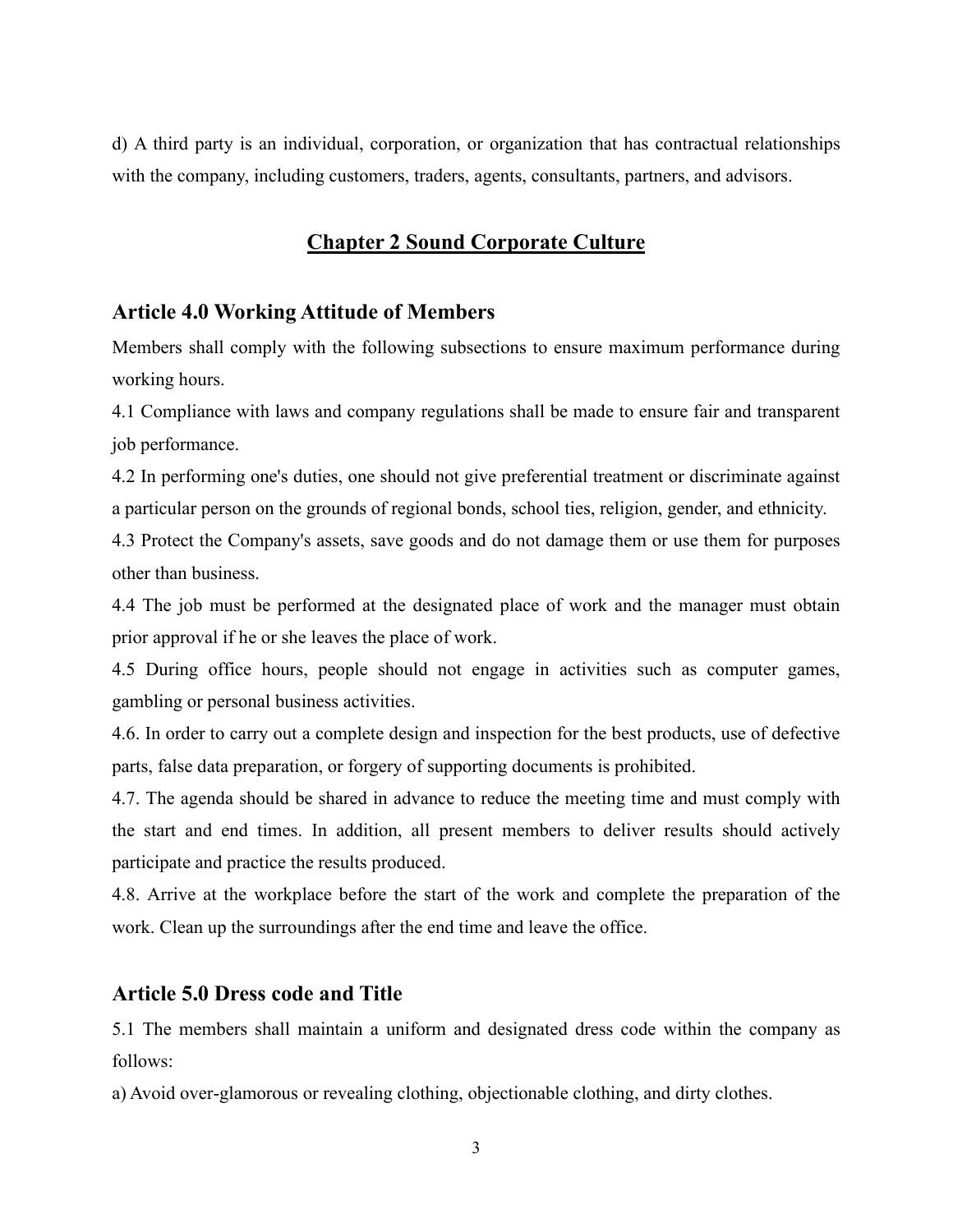b) If the Company designates a dress code according to business place, place of work, or seasonal factors, it shall be worn in accordance with its designation.

5.2 The name of the members shall be used in terms set by the Company (Name of position).

#### **Article 6.0 Smoking and Drinking during Working Hours**

6.1 Non-Smoking is recommended for the sake of one's own health and others and smoking should be done in designated places.

6.2 In-house drinking shall not be done except at the time and place of the official event permitted.

6.3 If drinking is feared to cause damage to the company, the manager shall exclude the work of the drinker.

#### **Article 7.0 Efforts for Capacity Development of Members**

7.1 Members shall participate in various educations such as accommodation, group, external entrusted, OJT, and learning group in consultation with the Head of Department for capacity development.

7.2 Members shall enter and complete the required courses set by the company.

7.3 Members shall not engage in dangerous illegal sports, gambling, taking banned substances or dealing with unlicensed dangerous goods that injure their bodies and minds.

#### **Chapter 3 Fair Job Performance**

#### **Article 8.0 Member Recruitment Procedure**

8.1 In order to carry out the recruitment of members in a transparent and fair manner, the following paragraphs shall be observed:

a) A member shall not exercise unfair influence, such as ordering his or her family or relatives to be hired.

b) Before hiring personnel, the Human Resources Department should identify whether they are subject to employment restrictions, such as cases of violations in ethics, compliance and security, and whether they are legitimate or not.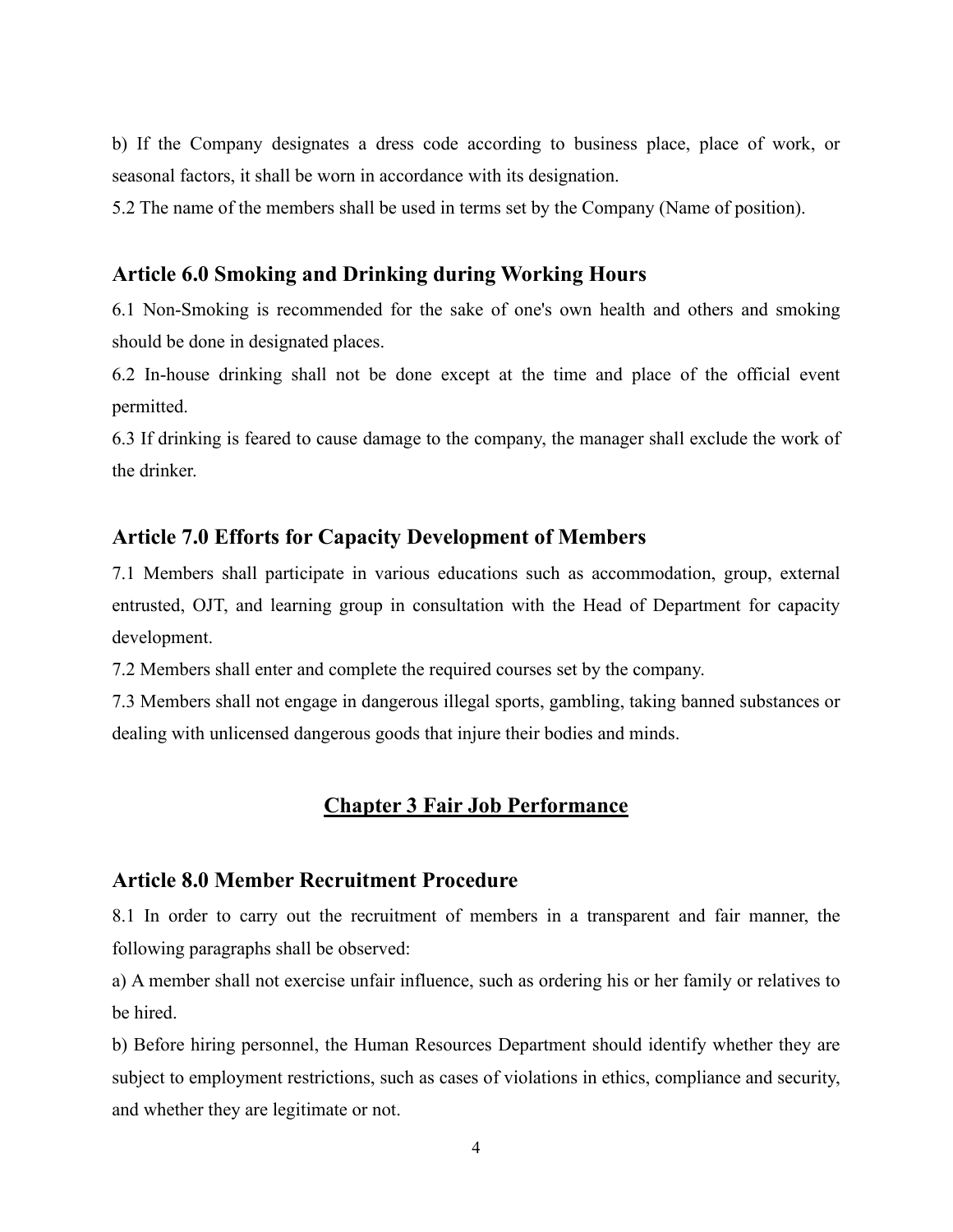c) Members shall understand and agree to comply with the Company's ethics compliance policy before establishing an employment contract (Form 1. Use of the Code of Ethics and Compliance).

d) In the event of a personal interest between an employment auditor and an applicant, the employment auditor shall report it to the Director of Personnel and the Director of Personnel shall exclude the employee from the reviewer and record and maintain the information.

8.2 <Deleted 2019.11.04>

#### **Article 9.0 Dereliction of Duty and Unjust Order**

9.1 A member shall not cause tangible or intangible losses to the Company by neglect of duty or failure to comply with the working hours, and shall not ignore after acknowledgement.

9.2 If a member has been ordered to perform an unfair duty by a member, politician, and political party for the sake of his or her own or other person's unfair interests, the member shall explain the unfair reasons to his superiors and shall not follow the instructions.

9.3 In case of dereliction of duty and unfair instruction by others, members shall immediately consult or notify the Business Ethics & Support Division Department. 9.4 <Deleted 2019.11.04>

## **Article 9.1 Banning of Workplace Bullying**

9.1 A company member shall not use his/her superior position or relationship at work to cause physical or mental pain to other members or aggravate the work environment beyond the proper scope of work.

#### **Article 10 Money and other Demands among the Members**

10.1 A member shall not solicit, accept, or ask for money to influence personnel, such as recruitment, promotion, examination, and department transfer.

10.2 The loan of money to subordinates is prohibited regardless of whether they are paid interest or not.

10.3 In the event of member-to-member financial transactions and inevitable monetary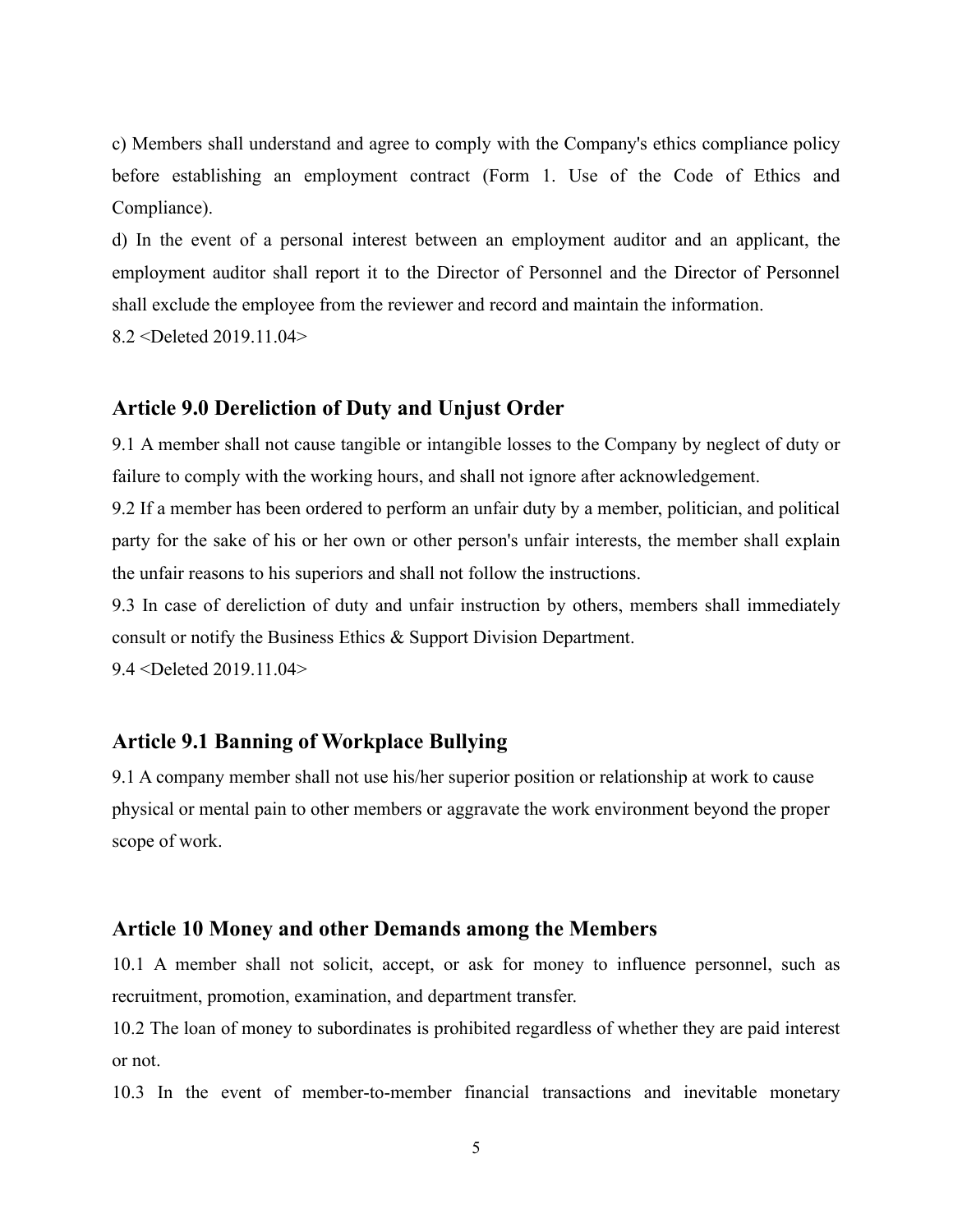transactions, the relevant details shall be documented to ensure that there is no misunderstanding between them.

10.4 If an employee is asked for unfair demands or goods, he/she shall report to the Business Ethics & Support Division Department.

### **Article 11 Limits on Unfair Use of Company Assets and Position)**

11.1 Additional services such as free passes, reserve points, travel tickets, and accommodation provided under contracts such as vehicles, aircraft, insurance and accommodation shall not be used or reaped without the approval of the Company except for transportation miles reserved for individuals on business trips.

11.2 An entity shall not use the Company's assets (such as products, fixtures, recyclables, office supplies, intellectual property information) or use any leftovers or items acquired free of charge in the transaction relationship.

11.3 The Company name or position should not be used for personal gain outside the scope of its duties.

11.4 If the Company's assets are inevitably to be used privately, they must be approved in advance by the Head of Department.

#### **Chapter 4 Compliance Management between Trade Lines**

#### **Article 12 Prohibition of Receiving and Providing Money and Goods**

12.1 Members shall comply with relevant laws, including the National and Foreign Corrupt Practices Act such as US FCPA and Bribery Act, the Fair Trade Act and the Labor Standards Act (hereinafter "No Corruption Claims Act."), to ensure managerial transparency and fair competition.

12.2 A member or his or her family shall not give, receive, or make an appointment directly or indirectly to the customer or the merchant for the purpose of suspected bribery or bribery. The principle of zero tolerance shall be applied if an act made by social or business practices violates laws and regulations.

12.3 The following subsections do not include any other goods prohibited in Article 12.1: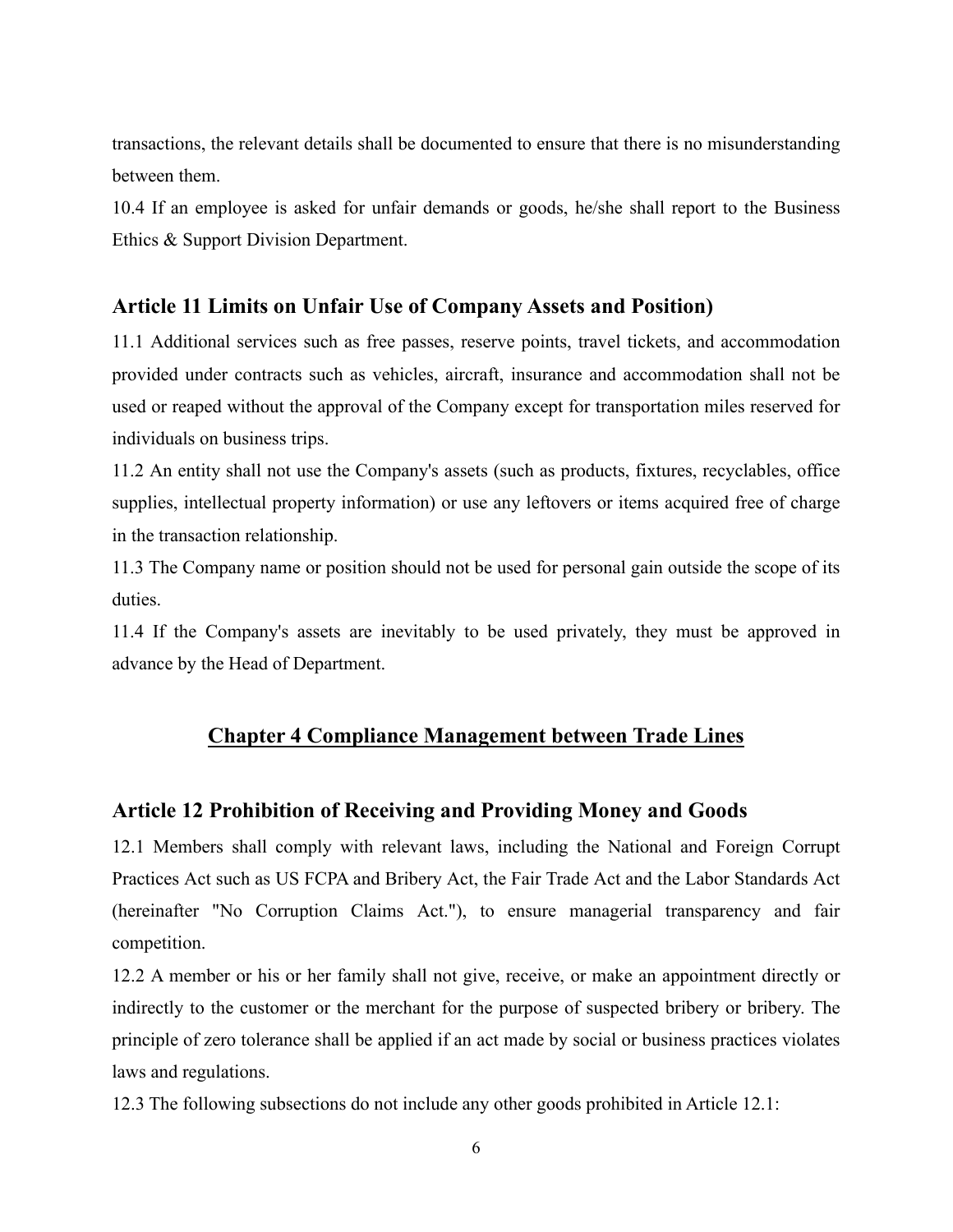a) Money and other goods given to a subordinate for the purpose of consolation, contest, and reward.

b) Money, food, tours, and gifts provided for the purpose of smooth job performance and social or ritual assistance as defined in [Permitted range of monetary items described in Attachment 1].

c) Money and other goods provided on a legitimate authority, such as the performance of a debt due to a private transaction.

d) Money and other goods provided by relatives of members regardless of their duties.

e) Money and other goods provided to members according to the standards set by the employee association, fraternity, fraternity, religious and social organizations, and those who have long-term and lasting friendships provide to those in need due to illness or disaster.

f) In official events relating to duties, such as transportation, accommodation, and food provided uniformly to the participants by the Organizer under social norms.

g) A souvenir or promotional item for distribution to an unspecified number of people, or a reward or prize received through contest.

h) Other items that are allowed under social norms.

i) In case of an inevitability, such as critical management risk, personal risk, and natural disasters.

12.4 No prize money, such as gifts, convenience, entertainment, travel and tribute expenses, shall be given or received by any trading line other than Article 2. If it is received regardless of his or her will, it must be returned immediately and report to the Business Ethics & Support Division Department.

#### **Article 13 Sortation of Gifts and Bribes**

A "Gift" means a simple item provided as a token of sincerity, and a "bribe" means unjustifiable money and other goods provided for the purpose of receiving any payment or favor. The extent to which a gift can be provided and received shall be in accordance with Article 12.3 of this Code.

#### **Article 14 Restrictions on Notification of Tributes**

14.1 The exchange of tribute goods to and from members involved in the work of the trading line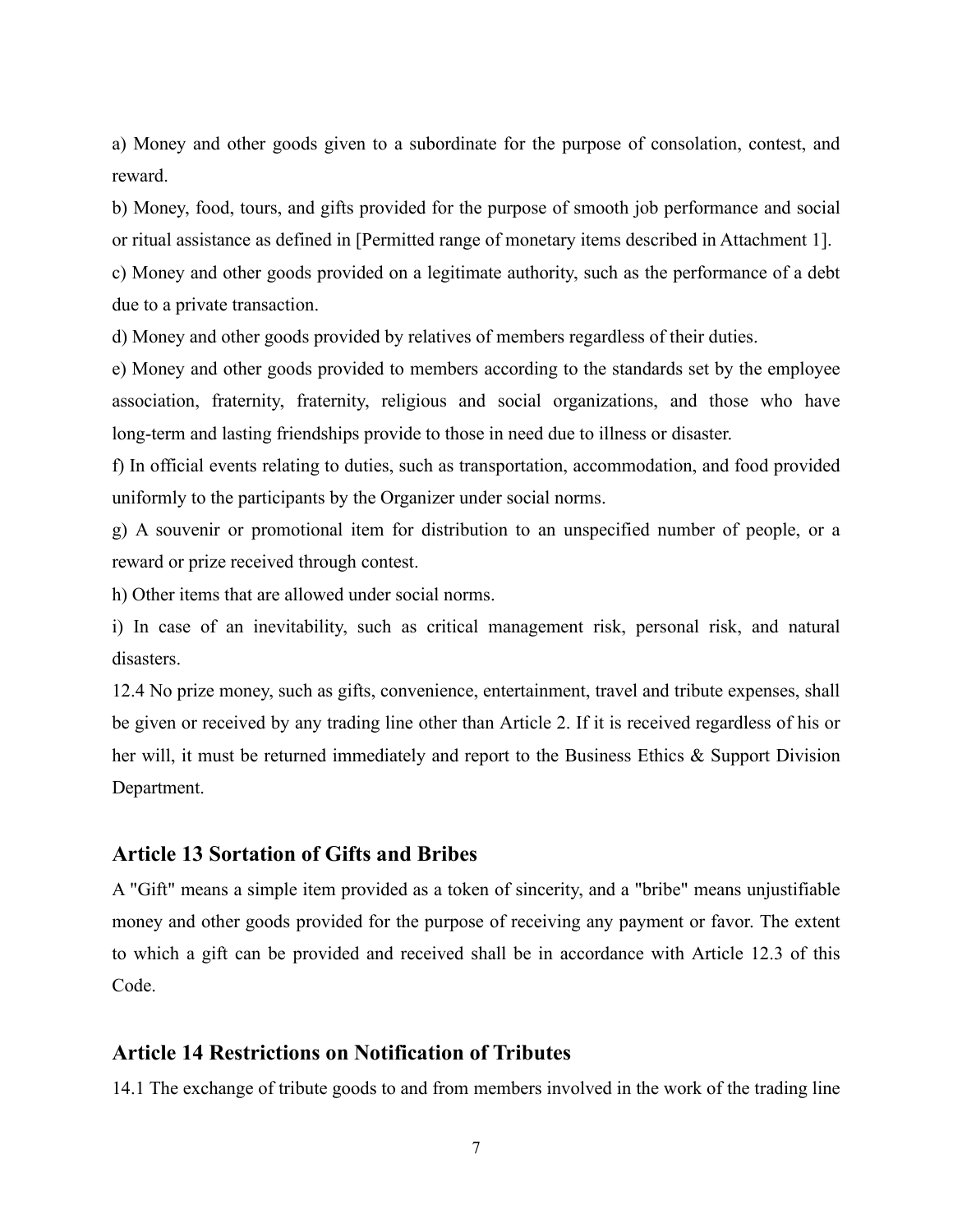shall be duly returned and taken care of to the extent that it may be recognized in the Article 12.3 of this Code. If it cannot be returned, it shall be reported to the Business Ethics & Support Division Department.

14.2 The details of the member's minor details shall not be publicly communicated to the trading lines or posted on the trading lines' bulletin board.

14.3 The posting of the customer's facts on the company bulletin board cannot be posted since it can be mistaken for enforcing the tribute fee. In case of the target customer is a worker who has left the Company, it can be posted as an exception.

#### **Article 15 Travel Expenses**

15.1 In case of event which the customer or business related person should receive travel expenses from the company, it should be executed according to Article 12.3.

a) <Deleted 2019.11.04>

b) <Deleted 2019.11.04>

15.2 Spouse or family travel expenses shall not be provided and received without a prior approval.

#### **Article 16 Payment of Offering for Events**

16.1 The sponsorship of cash, wreaths, goods, and transportation shall not be provided for the Company events such as picnic, and sports competition. If money and other goods are received, it shall be returned immediately.

16.2 A Trading lines should not be present at events such as departmental units or unofficial clubs except official events (such as Foundation Day Anniversary) of the company and headquarters.

16.3 An event-related notice shall not be made to a trading company as follows:

a) Requiring posting on in-house bulletin boards of trading companies.

b) Delivering an unauthorized event notice to the Company to the trading line.

16.4 When an event is made to a trading line, it shall be notified that it does not accept any consignment items so that receiver does not feel discomfort.

16.5 In the name of the Company or its representative, the General Affairs Department shall take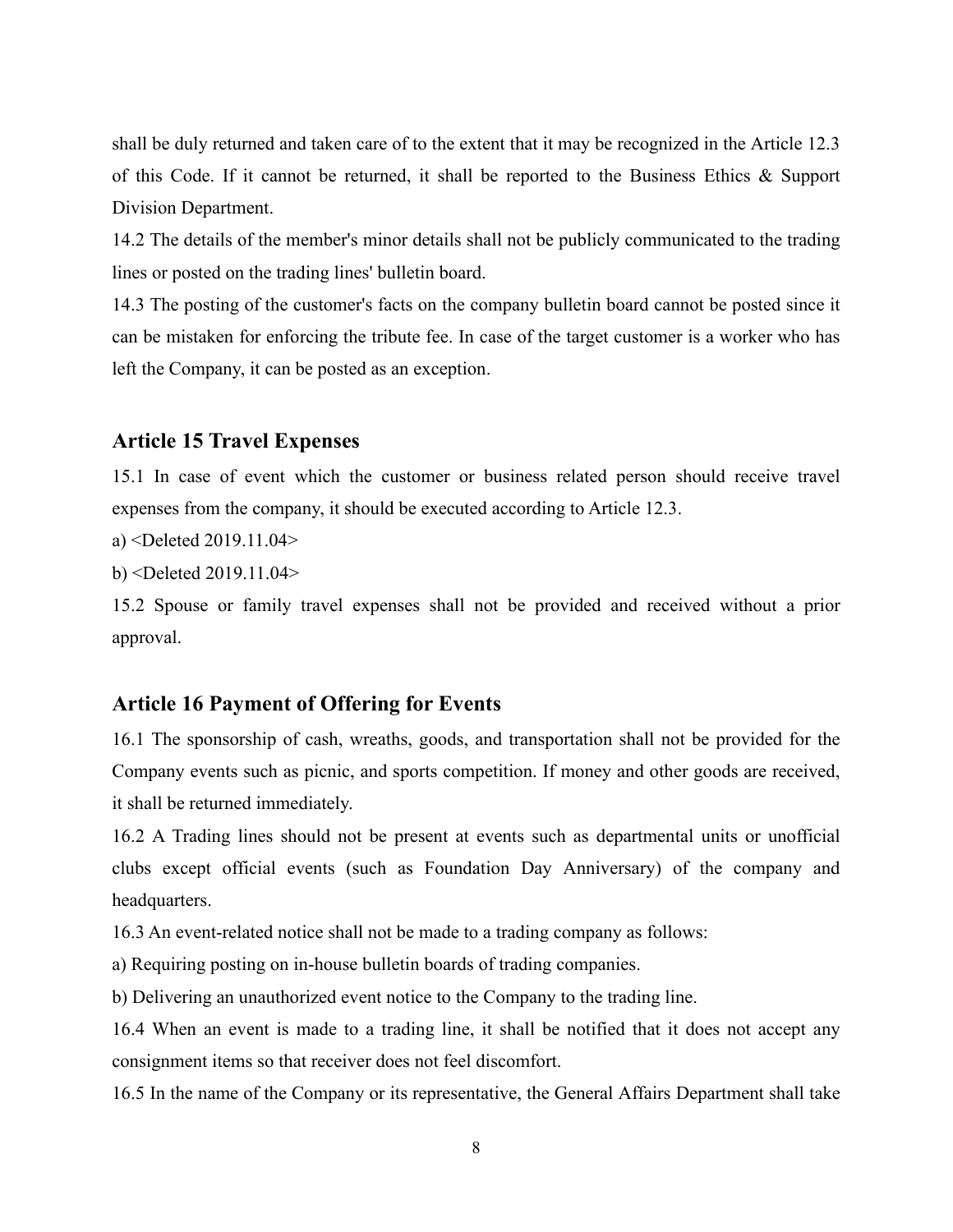actions when a wreath within the allowable range of "No Corruption Claims Act" is provided to a trading line.

#### **Article 17 Limit of Trading Line Hospitality**

17.1 Members shall comply with the scope of Article 12.3 of this Code when they provide or receive meals or other entertainment to the customer.

17.2 If a member is inevitably entertained beyond the scope of Article 12.3 by a subcontractor, he or she shall be returned at the Company (party) or personal expense.

17.3 The meals and entertainment of ordinary expenses between trading lines shall not be provided or received repeatedly.

#### **Article 18 Supporting Personnel and Equipment**

18.1 Personnel and equipment shall not be provided to a trading vessel without the approval of the Company.

18.2 If a subcontractor requests support for personnel and equipment, the Company should receive prior approval from the head of the team and support the Company in case the request is deemed to be beneficial to the company's management, such as supporting or fostering partner companies, and improving quality, and follow up with the personnel regulations and the fixed asset management standard (I 01-0100). In case of emergency situations, it is allowed to provide support for emergency or emergency relief.

#### **Article 19 Money Transactions between Trading Lines**

19.1 Private money transactions shall not be made with members other than the official business agreement between parties and the trading line.

19.2 In case of temporary borrowing from a trading line due to an urgent need for funds in the field, it must be reported to the Head of Department and repaid without delay.

#### **Article 20 Facilitation Payment**

20.1 The facilitation payment refers to money and other goods provided to promote the performance of the work, and the member shall not pay the facilitation payment because such an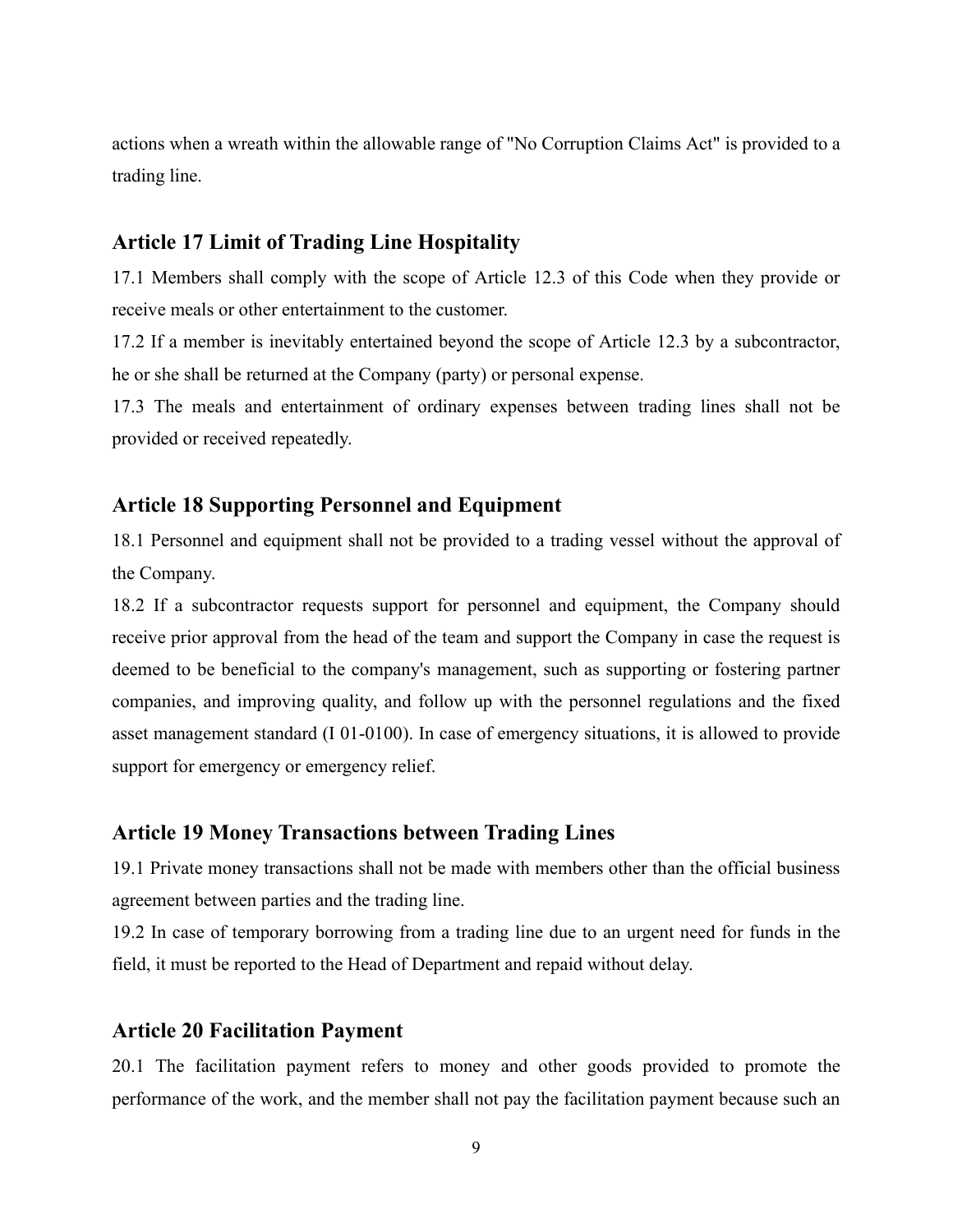act is considered a bribe.

20.2 If he or she is requested to pay the facilitation payment, he or she must request a certificate and a formal receipt to verify that it is legal and refuse to pay if the proof is illegal or unsatisfactory. In case of threatened with his or her life or safety, he or she shall be recognized as an exception, but the payment details shall be reported to the Business Ethics & Support Division Department.

20.3 Business Ethics & Support Division Department shall determine whether the reported facilitation payment is valid and must report to the relevant state agency if it is illegal.

#### **Article 21 Limit of Donations**

Donations related to politics in the name of the Company are not allowed, and donations to charities should also be made to identify the following issues and carried out in accordance with the donation standard (I 05-0000):

21.1 Whether a charity is a legitimate organization (A legal donor organization registered with a state agency or designated donor organization.)

21.2 Whether the charitable giving is of a political nature or does not exceed the limit of the law

21.3. Whether donations from charities are not used as channels for money laundering

### **Article 22 Limits of External Lectures**

22.1 The payment and receipt of rewards according to lectures, contributions, and advice (hereinafter "external lectures") held at education, promotion, discussion, seminar, public hearing, or other meetings shall follow [Attachment 1.].

22.2 Where paid to government employees and journalists, they shall comply with the scope permitted by the "No Corruption Claims Act."

22.3 For professional lecturers or renowned lecturers, the company shall investigate the usual market value and pay it within the scope.

22.4 If a member is designated as an external lecture, prior approval from the department shall be obtained and if a member receives a lecture fee, he or she shall receive it in a range not exceeding that amount in accordance with the criteria of [Attachment 1]. If a lecturer is paid beyond the permissible range, he or she shall report it in writing to the Business Ethics  $\&$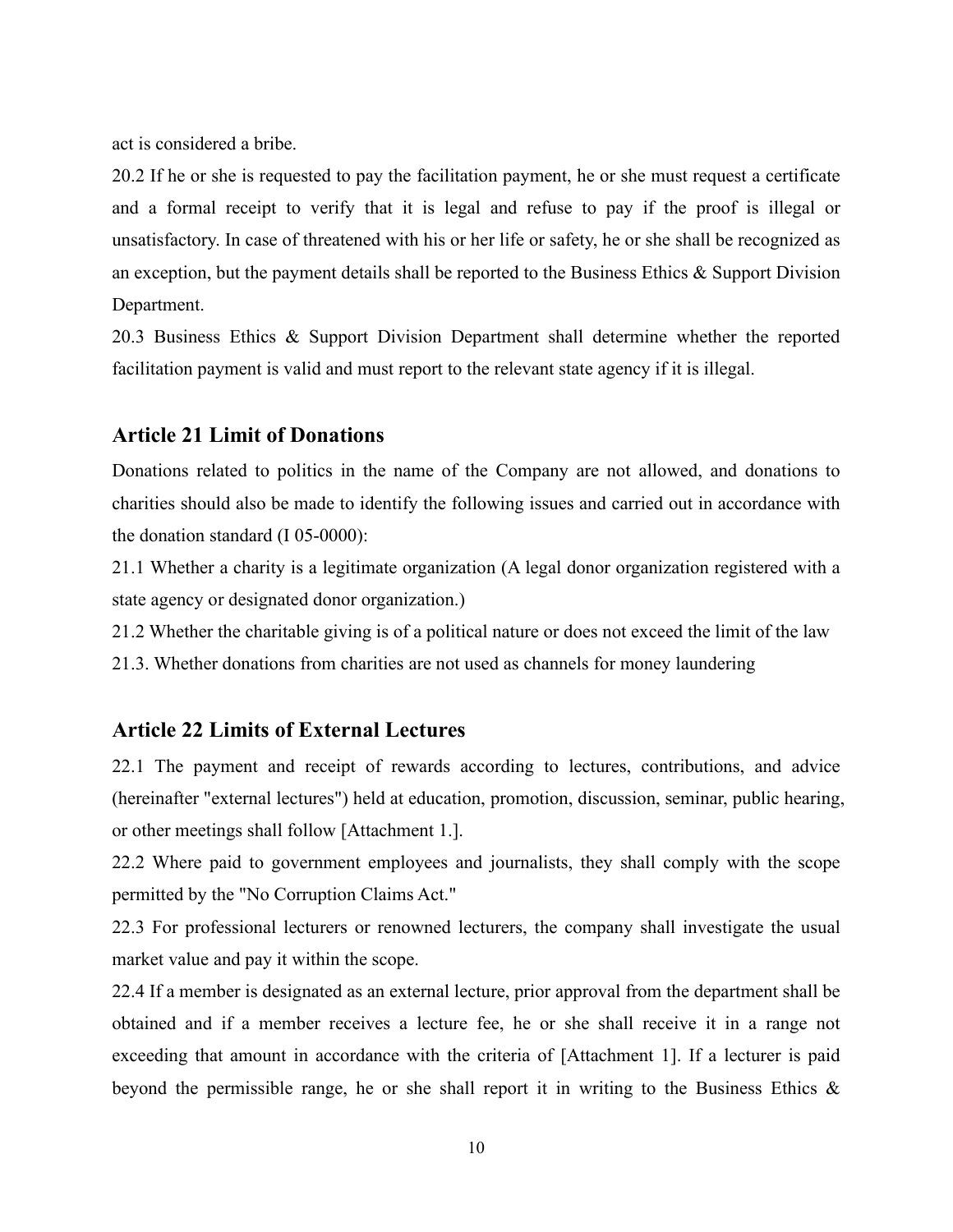Support Division Department for adequate measures.

22.5 Labor, advice, and consultation for direct contract review or evaluation relationships are prohibited and for the purpose of win-win cooperation, prior approval from the Head of Department shall be obtained.

#### **Article 23 Restrictions on Sideline activities**

23.1 Since a member is obliged to do his or her best in the Company, he or she shall not engage in double or side-work that may interfere with the company's operations as described in the following paragraphs.

a) Double employment (including part time) as a member of another company, or an actual operation of a company, even if it is under the name of another person, such as a family member. b) Violation of the law by lending technical certificates to another company at random.

23.2 In the event of a need for a double-time or a side job, such as for help in a job or for enhancing the company's image, the Head of Department and Personnel Department should be approved in advance. (Except the Company approval for concurrent businesses that do not involve services, such as property rental business registration)

## **Chapter 5 Selection and Trading Companies Contract**

#### **Article 24 Recommendation of a Trading Company by Members**

24.1 A member shall not give instructions such as forcing a contract manager to do business with a particular company.

24.2 When a contract manager is recommended by a subcontractor, he or she shall determine the qualification according to the work procedures, such as the criteria for evaluating and selecting the subcontractor, and if the subcontractor is evaluated as unqualified, he or she shall not deal with the subcontractor.

24.3 If recommendations from the same company are repeated even though they have been evaluated as unqualified companies, they shall be reported to the Business Ethics & Support Division Department.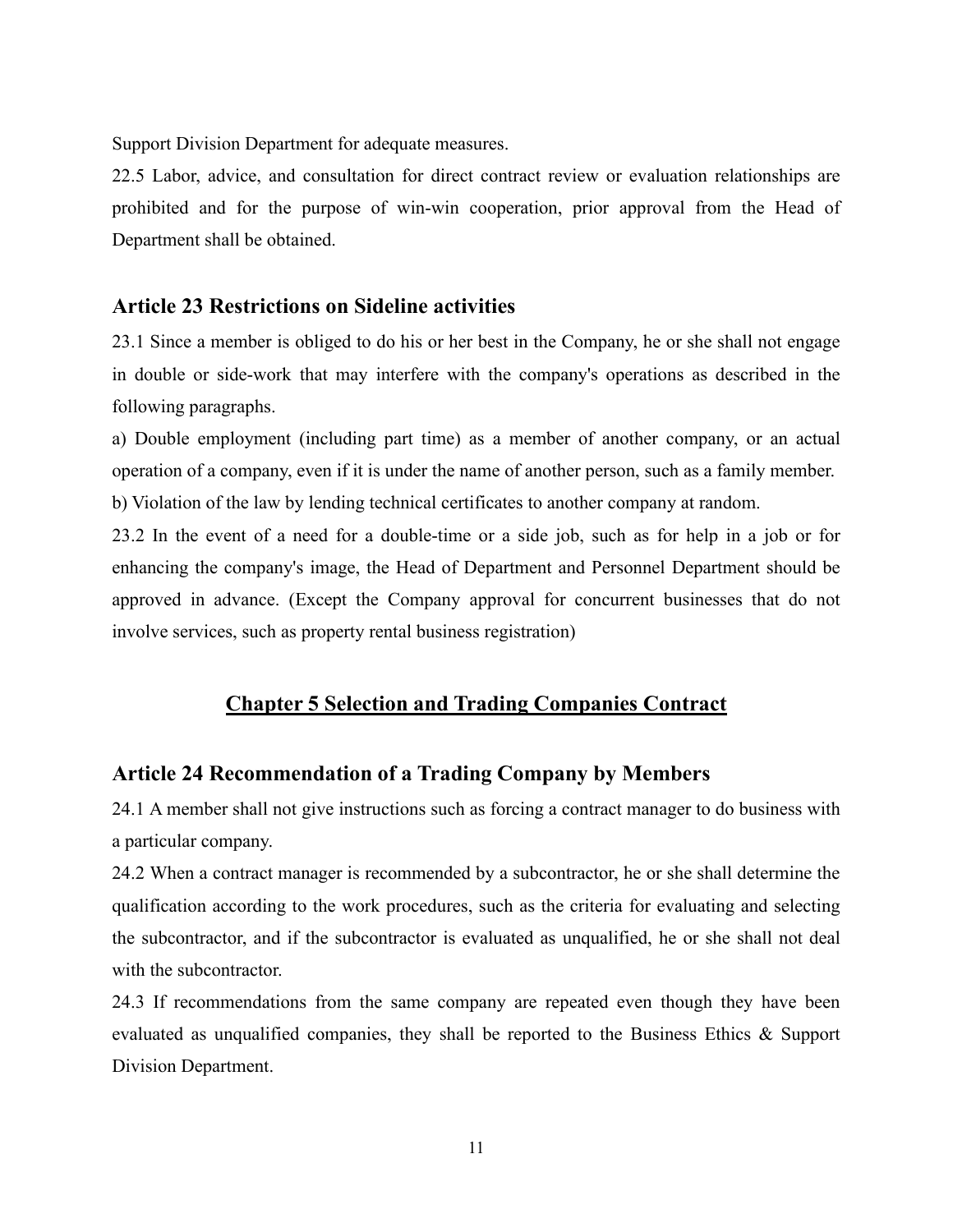#### **Article 25 Protection of Competitive Bidding and Bidding Information**

25.1 In all transactions, members shall prevent purchases at prices higher than market prices (fair prices) through market research, multiple estimates, and open bidding.

25.2 Purchase (construction) work must be carried out according to the Company's purchase (construction) procedure, but if a contract is required from a single company due to the absence of multiple registered companies, a private contract can be signed after verifying the proper price through a preliminary market survey.

25.3 In case of competitive bidding transactions, companies may submit high-value targets in collusion, so the estimated amount must be calculated in advance with other companies and negotiated at an appropriate amount.

25.4 In order to grant the right to contract after completion of the bidding process, the contributors, evaluators and approvers shall not be the same and must be approved in accordance with the relevant Business Regulations and delegated standards (B=04-0000).

25.5 Members shall protect the private proposal information, cost information, or intellectual property rights of the bidders that they learned at the time of purchase under the Fair Trade Act and the Competition Integrity Act (in U.S, Procurement Integrity Act).

#### **Article 26 Restrictions on Contracts with Private Stakeholders**

26.1 Job-related persons shall not enter into a private contract directly with a company operated by a private stakeholder.

26.2 If a company operated by a private stakeholder has submitted a bid, the interested member shall not participate in the review or evaluation of the contract. If a stakeholder's bid is known, he or she shall report it voluntarily to the head of the responsible team, and the head of the responsible team shall temporarily exclude the member from the related work and maintain the records.

#### **Article 27 Integrity Contract with Trading Company**

27.1 A person in charge who carries out the contract on behalf of the Company shall notify and pledge to comply with this Code and domestic and international laws (such as the Fair Trade Act and the Anti-Corruption Act) with a third party prior to the contract (Form 2).

27.2 A contract manager shall specify in the contract the conditions under which a third party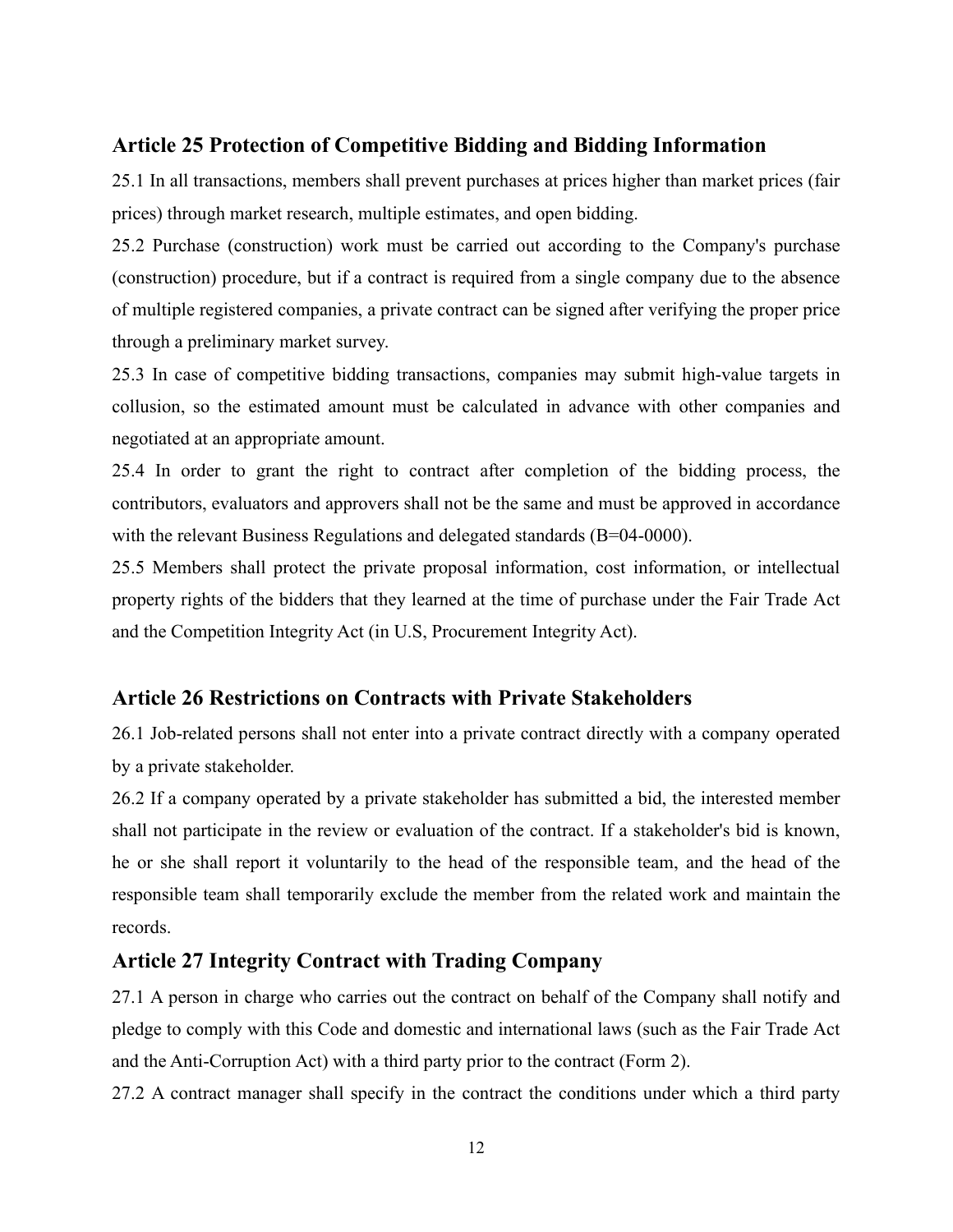actively cooperates with the Company's investigation in the event of any suspicion that he or she has provided inappropriate money or other goods to unjustly benefit from the related business. 27.3 The Contract Manager will terminate the contract in the event of fraud or corruption to a third party and indicate in the contract that damage claims may be claimed.

#### **Article 28 Restrictions on Trade Line and Private Property Transactions**

Transactions (including free-of-charge) of real estate, automobiles, services, construction and other property of the business line or person involved in the task, as identified by the company's job, may be misinterpreted as favors and should be reported to the Business Ethics & Support Division Department in advance.

#### **Chapter 6 Information Security**

#### **Article 29 Information Protection and Private Use Prohibited**

29.1 A member of the Company shall not commit any of the following acts:

a) The act of leaking confidential data, bidding information, technical information, goods and intellectual property of a company to the outside without approval.

b) An act of using the undisclosed information gathered during the performance of a job to make property transactions or investments (such as acquiring or participating in securities, real estate, or shares in a partner company) or to provide such information to others to help them make property transactions or investments.

29.2 <Deleted 2019.11.04>

29.3 If it is necessary to transfer documents, articles and intellectual property outside the company, approval shall be obtained from the advance department manager and the Security Department in advance.

#### **Article 30 No Insider Trading Using Internal Information**

30.1 An official of the Company, a subsidiary, a member of an affiliated company, an agent, and a major shareholder shall not be allowed to trade company shares or use them to others by using undisclosed and important information related to the Company's business.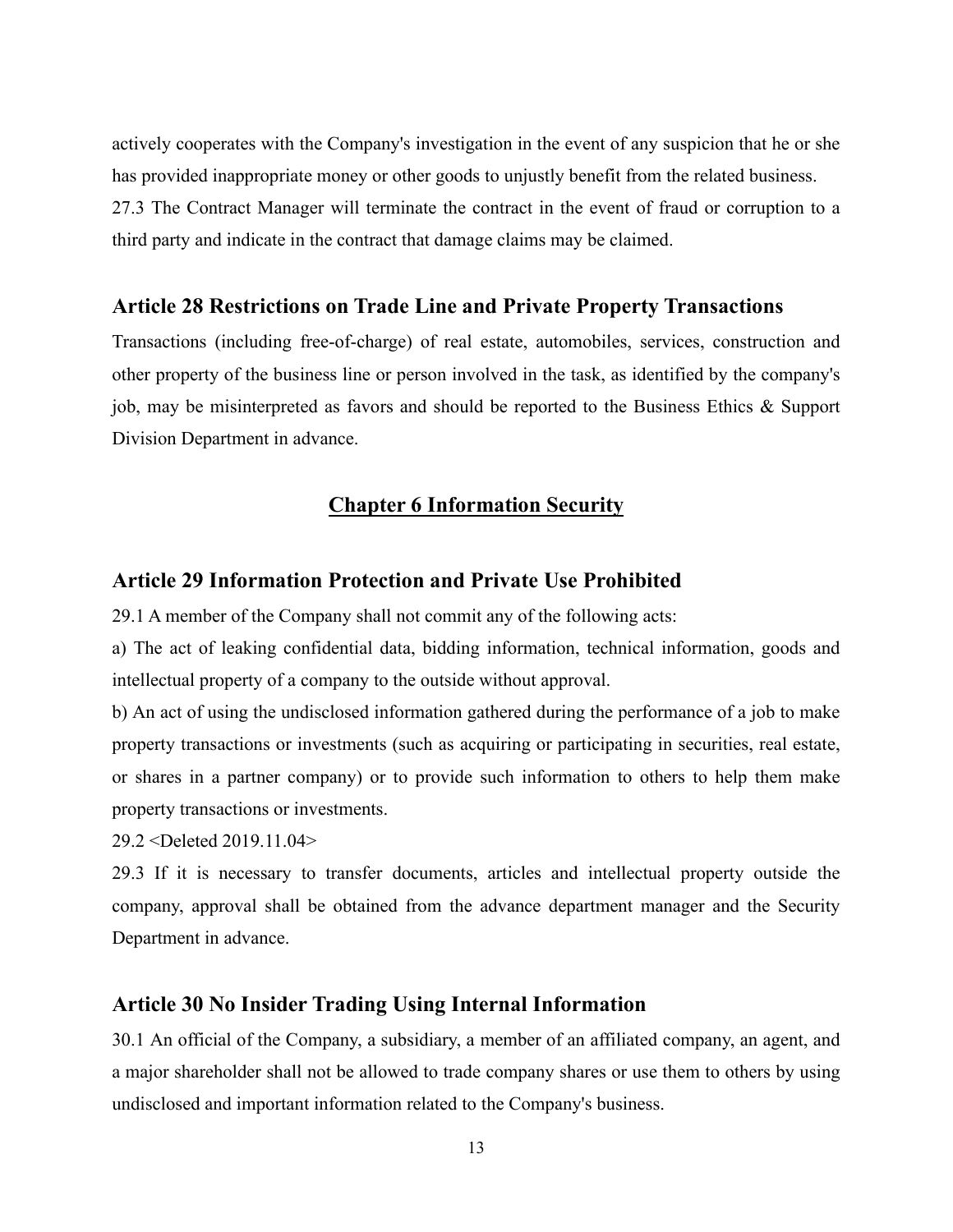30.2 Profits made by members of the Company, its agents and major shareholders from selling (purchasing) the Company's shares after purchase (selling) shall be returned to the Company within a period of six months.

#### **Chapter 7 Accounting Management**

#### **Article 31 Prohibited use of Budget without Purpose**

31.1 A member shall account for all costs, benefits, entertainment expenses, travel expenses, contributions and external lectures in accordance with domestic and international legislation and international standards for the purpose of the budget, and obtain prior approval from the Accounting Department if any expenditure exceeds the accounting limit or is not eligible for an account is expected.

31.2 A member shall not use the budget for his or her work activities, such as travel expenses and work support expenses, for purposes other than that.

31.3 A member shall not submit a receipt different from the actual place of use when handling expenses. In case of loss of the receipt, the member shall reissue the receipt from the subcontractor and report it.

31.4 <Deleted 2019.11.04>

#### **Article 32 Prohibit Use of Random Profits**

32.1 A small amount of miscellaneous income generated by the Company (such as gifts, scraps, surplus goods, and sales of recyclables) shall not be used at random by an individual or a department, but shall be credited to the Company.

32.2 When the Company asset is sold or disposed of, it shall comply with the procedures for management of non-use/waste/ surplus goods (DI756-05).

#### **Article 33 Responsibility on Public Money Management**

33.1 In the event a member loses or is robbed of public money due to carelessness, the member shall be responsible for damages (except in the case of extortion, such as the risk of life, even though sufficient preventive measures have been taken beforehand).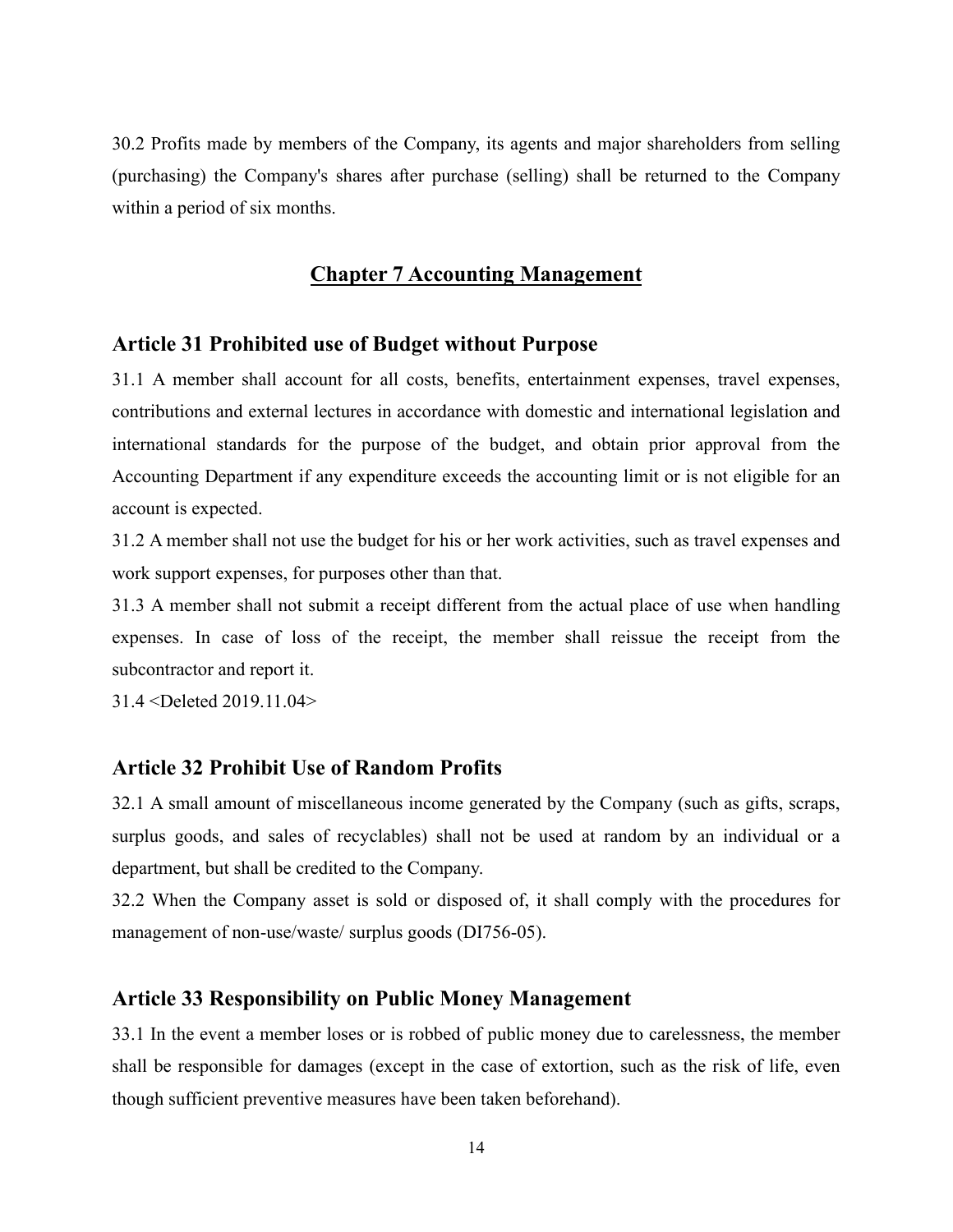33.2 If a member carries public funds, he or she should not meet outsiders or do personal business because careful attention is required.

33.3 Check and other securities shall contain a separate serial number and, in the event of a loss or theft, should be reported immediately to the issuing bank and the Accounting Department.

#### **Chapter 8 Members' Duty and Responsibility**

#### **Article 34 Members' Duty and Responsibility**

34.1 All members shall comply with this Code of Conduct as soon as they belong to the Company.

34.2 The Company Management and organizational managers are responsible for annual training and frequent consultation to ensure that members do not violate the Code of Conduct.

34.3 The Customer Support Department shall immediately notify the customer of any breach in accordance with the contract with the customer (contract clause, anti-corruption law, accounting standard, cost basis, and quality standard) and, if that fact is applicable to the disclosure requirements, shall disclose it without delay.

34.4 The members shall actively cooperate with the investigation when auditing or investigating the company or its members upon the client's legitimate request.

#### **Article 35 Reporting and Taking Appropriate Measure of Violation**

35.1 When a member finds out about a violation of domestic or international laws or Codes of Conduct that may cause damage to the Company, he or she shall report to the Business Ethics  $\&$ Support Division Department using the phone, e-mail, and the Internet.

35.2 Business Ethics & Support Division Department shall investigate the details of the report according to the relevant procedures and reply to the informer the results, in order to ensure the identity of the informant and keep the information secret. The Business Ethics & Support Division Department should also protect informants from retaliation or disadvantage for reporting.

35.3 The company can give the informer proper rewards by evaluating the information.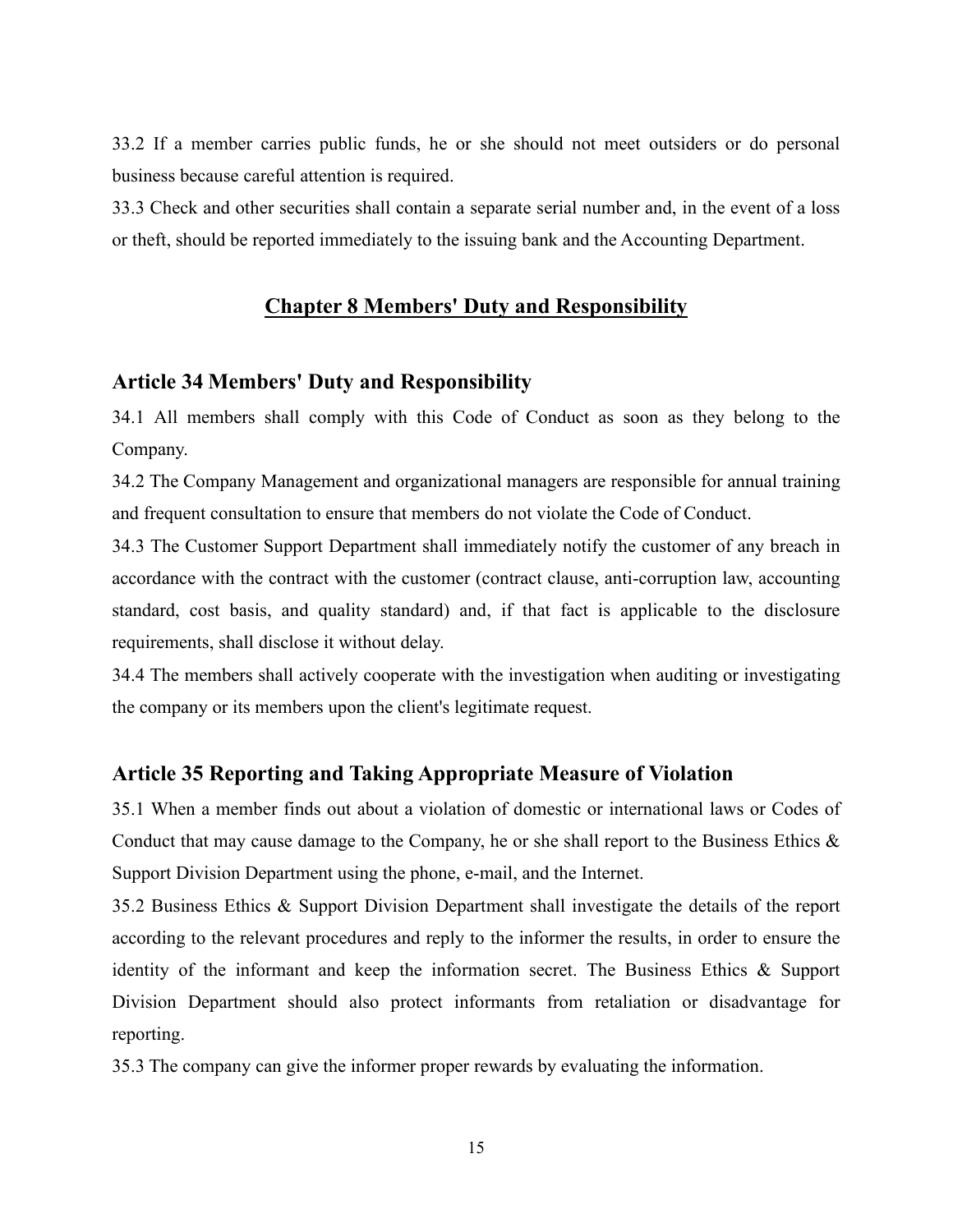#### **Article 36 Punishment of Offenders**

36.1 The company shall take disciplinary measures (maximum measure to discharge and file civil/criminal charges) against members, who violates the Code of Ethics and Compliance Laws in accordance with the employment rules and personnel regulations, and shall maintain its zero-tolerance policy.

36.2 In the event that a member is charged with fines or damages for civil or criminal penalties in violation of this regulation and related laws, the Company shall not be responsible for the member in any case, and the member shall not be reimbursed from the Company for the fines and other damages.

36.3 The Company shall not impose penalties such as claims for damages or disciplinary measures on its members even if the Company has been injured by the Company by refusing to engage in fraud or corruption.

#### **Article 37 Duty of Education**

All members shall be educated at least once a year on the Code of Ethics and Conduct (Form 1), and shall make a pledge of compliance (Form 1) to perform their duties according to ethics and law. The Company shall maintain the educational results and records of the pledge of compliance.

## **Supplementary Provisions**

### **Article 1 Date of Enforcement**

- 1.1 These Code of Conduct shall be revised & implemented from April 6, 2004.
- 1.2 These Code of Conduct shall be revised & implemented from February 1, 2007.
- 1.3 These Code of Conduct shall be revised & implemented from December 1, 2011.
- 1.4 These Code of Conduct shall be revised & implemented from July 1, 2016.
- 1.5 These Code of Conduct shall be revised & implemented from September 1, 2017.
- 1.6 These Code of Conduct shall be revised & implemented from May 10, 2018.
- 1.7 These Code of Conduct shall be revised & implemented from October 31, 2018.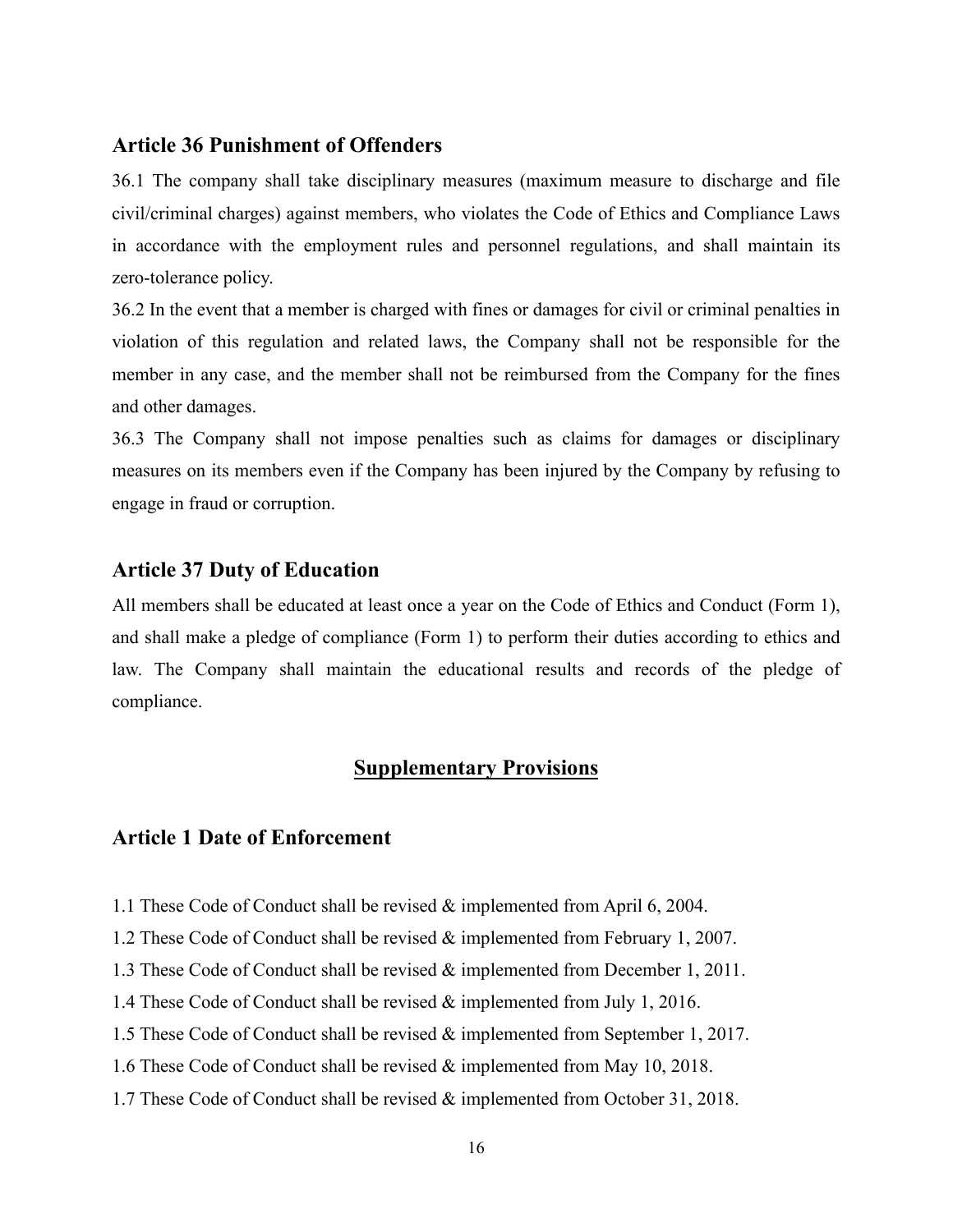## **Article 2 Efforts to Secure Efficacy**

It may be amended more than once a year to enhance the effectiveness of these Code of Conduct.

## **Article 3 Attachments**

3.1 Permitted range of money and other goods

## **Article 4 Form**

- 4.1 Code of Practice for Ethics
- 4.2 Code of Practice for Ethics of Traders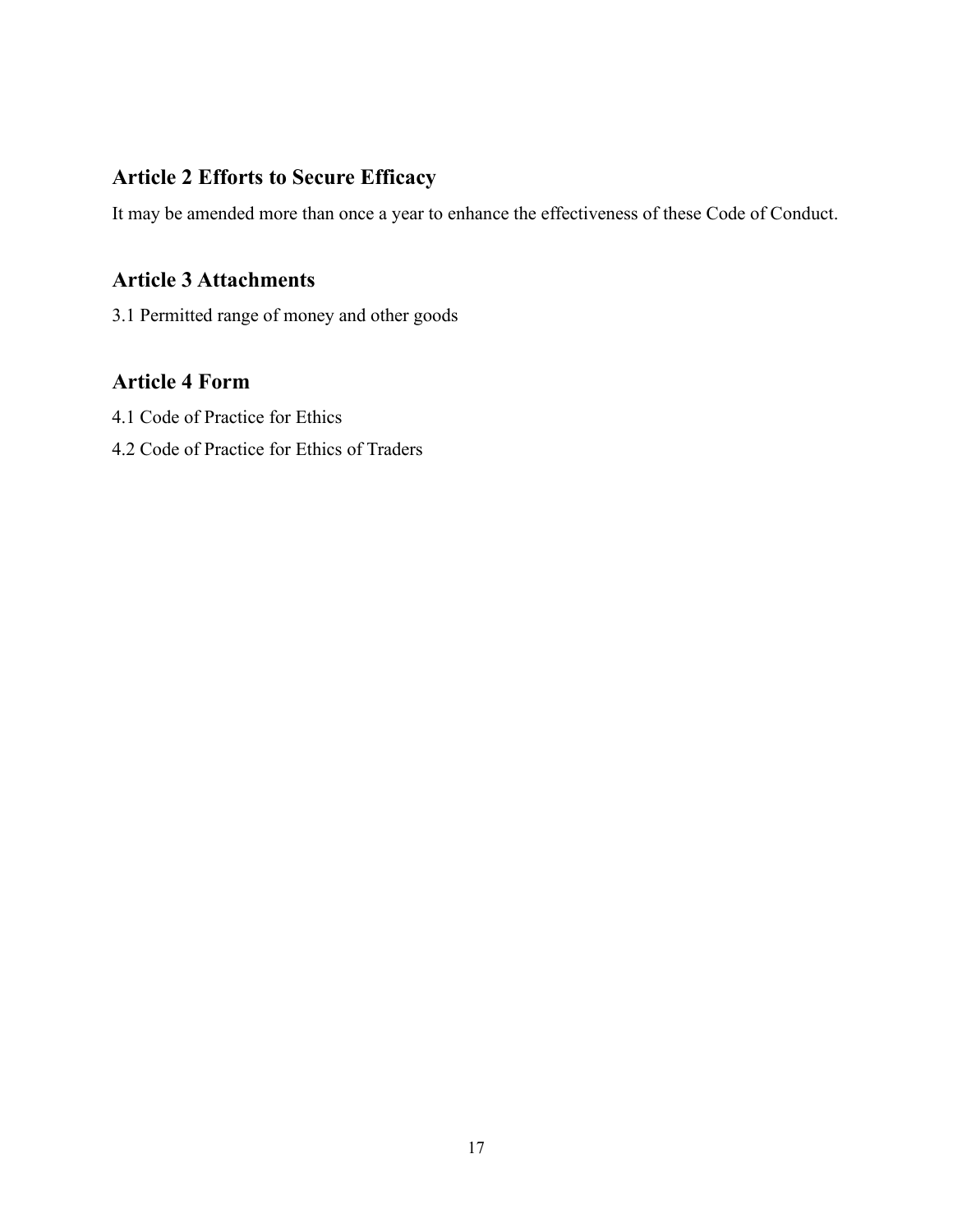Attachments 1

| sortation           | details                                                                      | permitted range                                                                                                                                                                                                                                                                                                                                                                                                                                                |
|---------------------|------------------------------------------------------------------------------|----------------------------------------------------------------------------------------------------------------------------------------------------------------------------------------------------------------------------------------------------------------------------------------------------------------------------------------------------------------------------------------------------------------------------------------------------------------|
| External<br>lecture | Receive Membership<br>Fees                                                   | •400,000 won per hour/ case, 1 hour and up to<br>600,000 won<br>• A maximum of 4 hours per week for work hours and<br>paid classes (Mandatory use of annual leave in<br>excess)-Exception of free lectures, such as business<br>partners and community development<br>• Transportation expenses / accommodation expenses<br>can be collected separately.<br>• No limits or time limit for implementation in<br>accordance with company contract and agreement. |
|                     | <b>Offering External</b><br>Lectures to<br>Government Officials/<br>Pressers | • Compliance with "No Corruption Claims Act."                                                                                                                                                                                                                                                                                                                                                                                                                  |
|                     | Provide Lectures for<br>Non-Government<br>Employees/Media<br>Personnel       | • Comparative estimate (market price)                                                                                                                                                                                                                                                                                                                                                                                                                          |
| Gift                | Receiving and                                                                | • Within 50,000 won (100,000 won for agricultural                                                                                                                                                                                                                                                                                                                                                                                                              |

## **Permitted Range of Money and other Goods**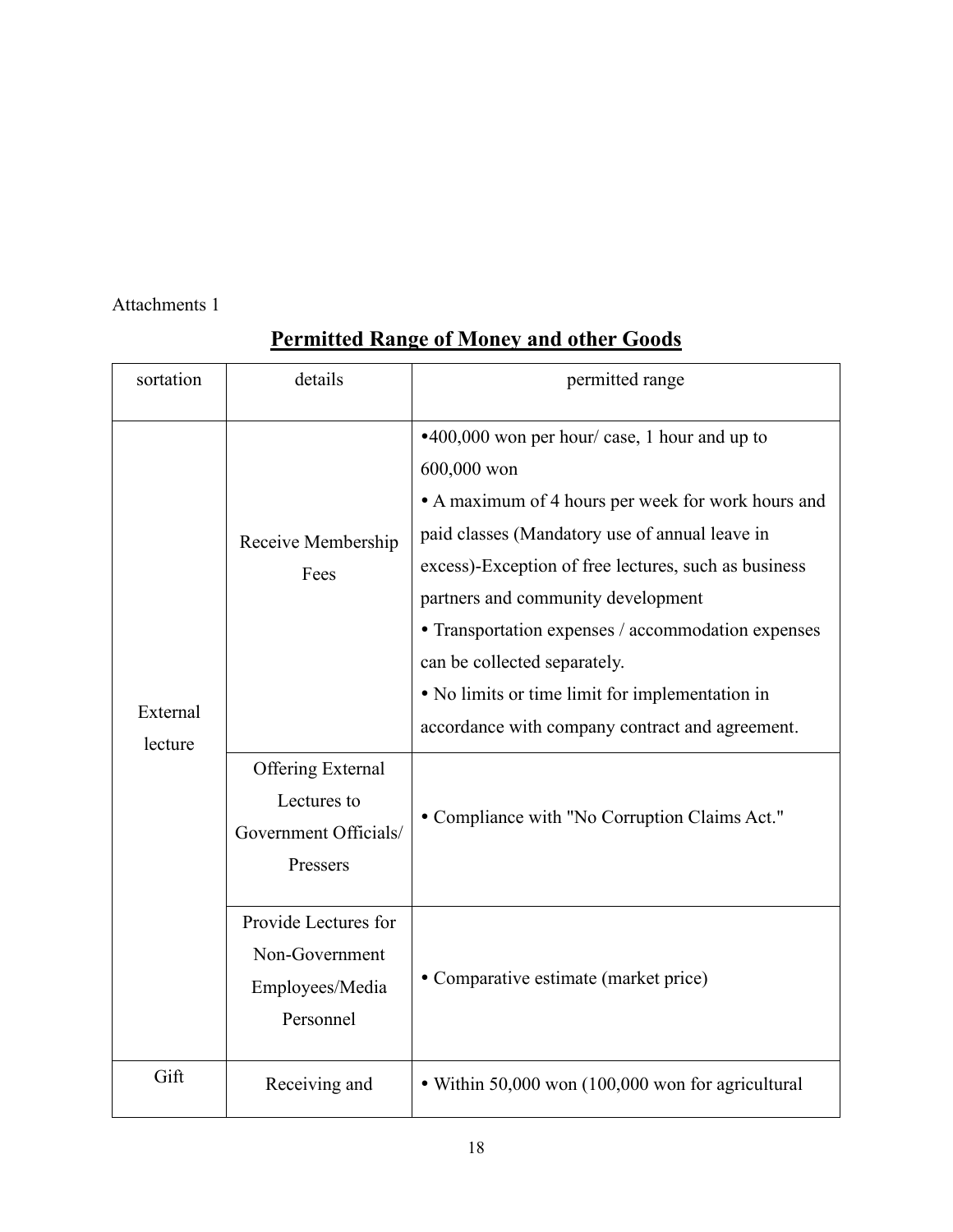|                                  | Providing Gifts                                                               | and marine products and their processed goods)                                                                                                                                                                    |  |
|----------------------------------|-------------------------------------------------------------------------------|-------------------------------------------------------------------------------------------------------------------------------------------------------------------------------------------------------------------|--|
| Food and<br>Drink                | Receiving and $-$<br>Providing Food and<br><b>Drink</b>                       | • A person per 30,000 won / once per 30,000 won<br>Exceptions for official events                                                                                                                                 |  |
| Convenience                      | Receiving and<br>Providing<br>Transportation and<br>Accommodation<br>Expenses | • Within 50,000 won (dual offer/not accepted between<br>trading lines)<br>In the case of official events, they can be handled with<br>actual expenses                                                             |  |
| <b>Tribute Fee</b><br>and Wreath | <b>Handling Company</b><br>Expenses                                           | • Unable to support Tribute Fee<br>• Able to receive and offer wreaths (within 100,000<br>won), submission processing to the General Affairs<br>Department<br>• Receipt and provision of costs under social norms |  |
|                                  | Personal Expense                                                              | (In the case of public officials, they are paid under the<br>No Corruption Claims Act)                                                                                                                            |  |

1) No money or gifts are provided or received by direct officials of the job (Screening and evaluation staff).

2) Gifts, food, convenience, and tribute fees among members can be at a normal level without separate criteria.

3) The purpose, cost, and name of the official event shall be notified (opened) to the other party prior to the event by the in-house item and official letter/email/public relations channel. Detailed interpretation of official events applies the Enforcement Decree of the No Corruption Claims Act.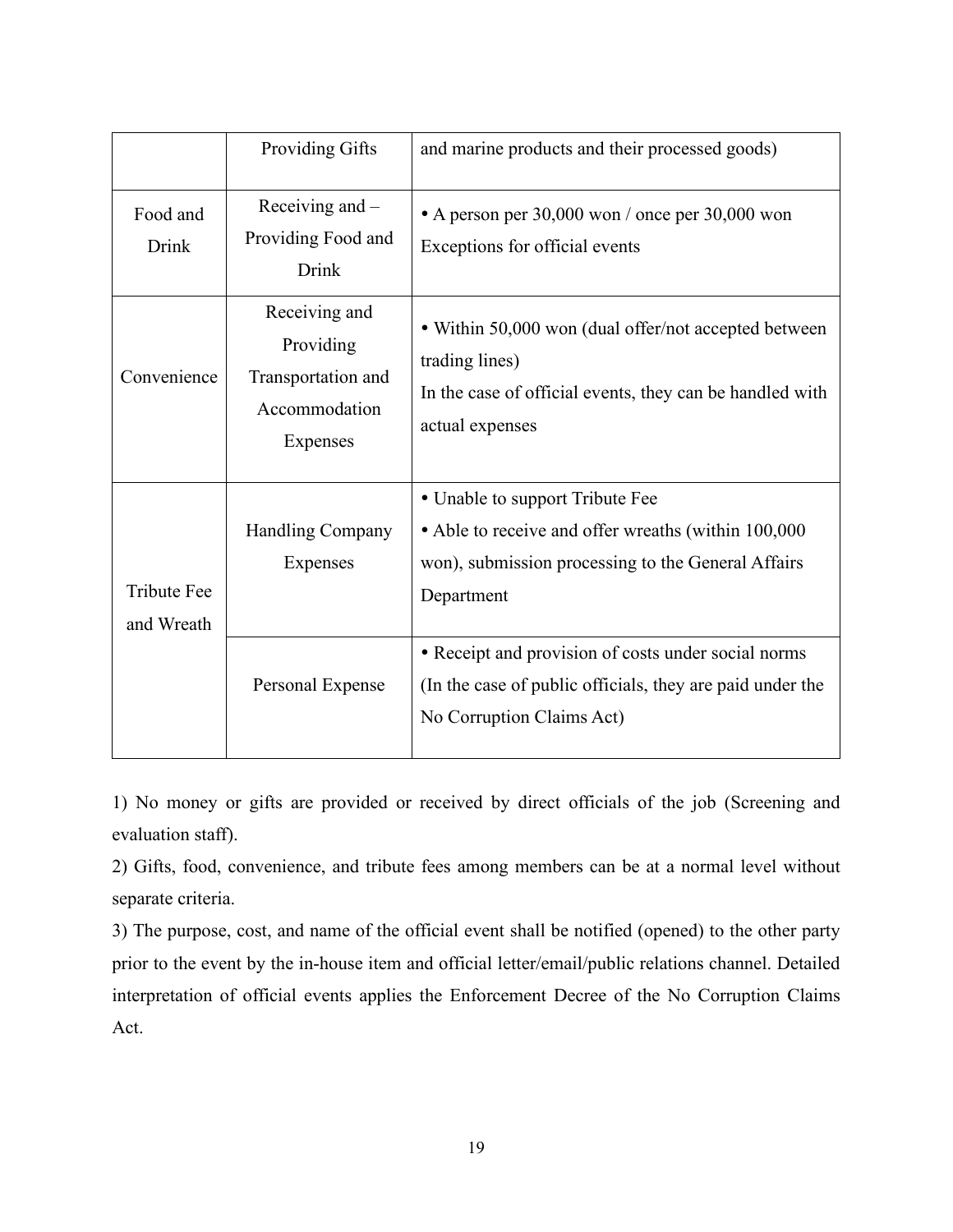Form 1

## **Code of Practice for Ethics**

I will perform my duties on the basis of ethics and law and abide by the following for the benefit protection and social responsibility of the company, customers, shareholders and business partners.

1. I will do my best to create a corporate culture of trust and communication, transparent and fair.

2. I will not engage in corrupt and corrupt practices such as bribery between trading vessels in order to maintain a fair trade relationship.

3. I will take the lead in developing the company into a transparent company by immediately reporting any unfair trade proposals or perceived irregularities in the course of performing my duties.

4. I am faithful to the basics and principles and will not act in violation of the company's vision and interests as an aviation worker.

As a member of the Korea Aerospace Industries (KAI) I sign the above, vowing to comply thoroughly with the above and bear any penalties or disadvantages in case of violation.

Year month date

Affiliation

Name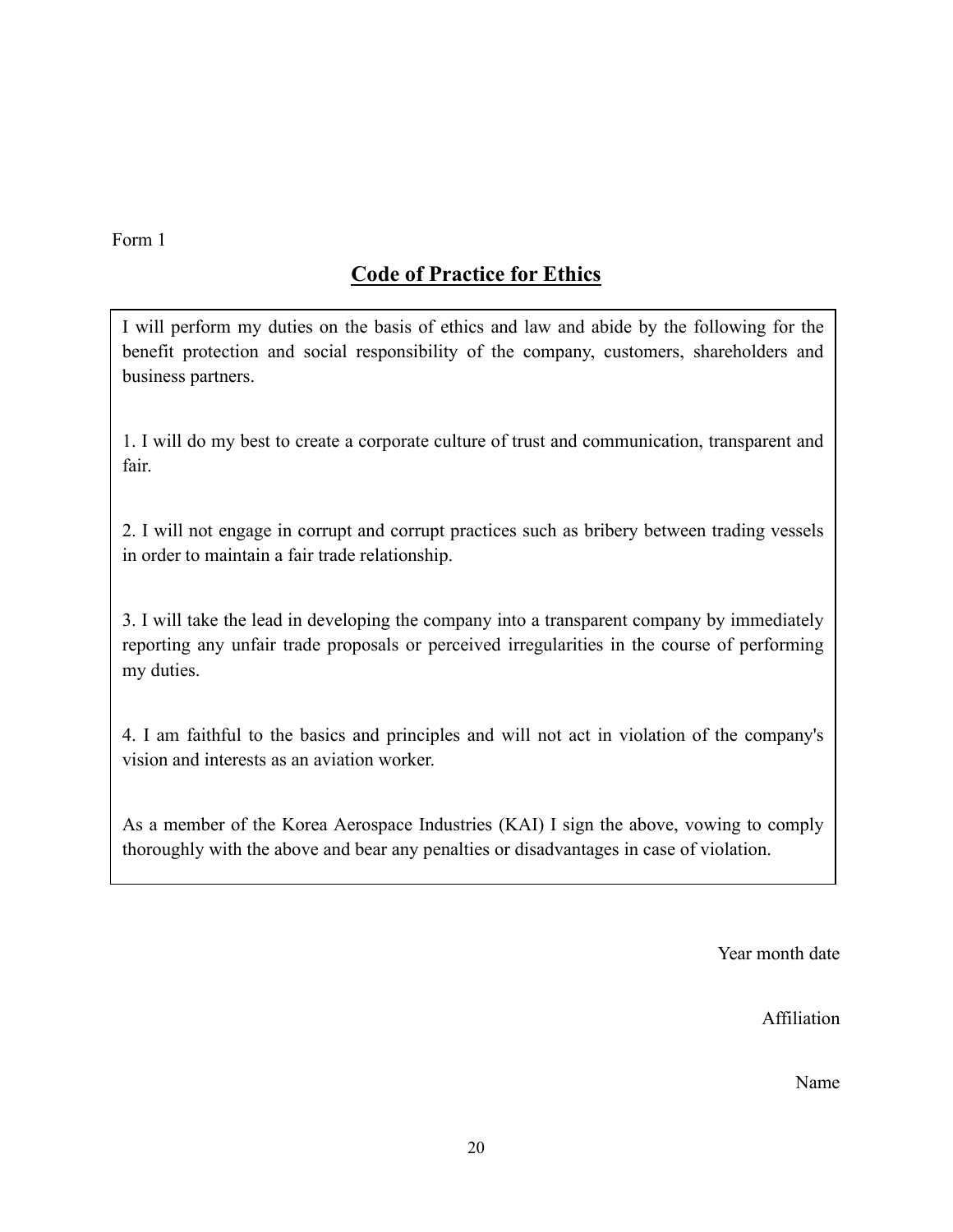Form 2

## **A Pledge of Ethics&Compliance by Contracting Parties**

We, in accordance with due diligence and good faith, commit to comply with the following while maintaining a contractual relationship with KAI.

1. We will provide training on preventing corruption to those who work for the company's interests, including executives, managers, employees, and agents thereof.

2. We will not pay, receive, or promise you anything, such as improper gifts, money, entertainment, facilitation payment, and/or tribute.

3. In the event that we receive a request for corruptive behavior from KAI any members, we will report it to KAI Reporter Center (www.koreaaero.com) to establish a transparent and sound transaction relationship.

4. We will not do anything unfair to acquire or maintain a business, impeding fair competition for open bidding.

5. We will not provide or promise to provide any unfair political donations or support.

6. We will not engage in unethical conduct in all aspects of human rights, environment, accounting, and quality.

7. In case a breach of contract or an unfair transaction is revealed or suspected, we will notify KAI in writing thereof and actively cooperate with KAI and any government agencies.

8. If any irregularities or corrupt practices are confirmed, we pledge to fully accept any disadvantages such as limiting eligibility of transactions, terminating contracts, and paying damages.

| <b>Signature</b>    |  |      |  |  |  |  |  |
|---------------------|--|------|--|--|--|--|--|
| <b>Company Name</b> |  | Date |  |  |  |  |  |